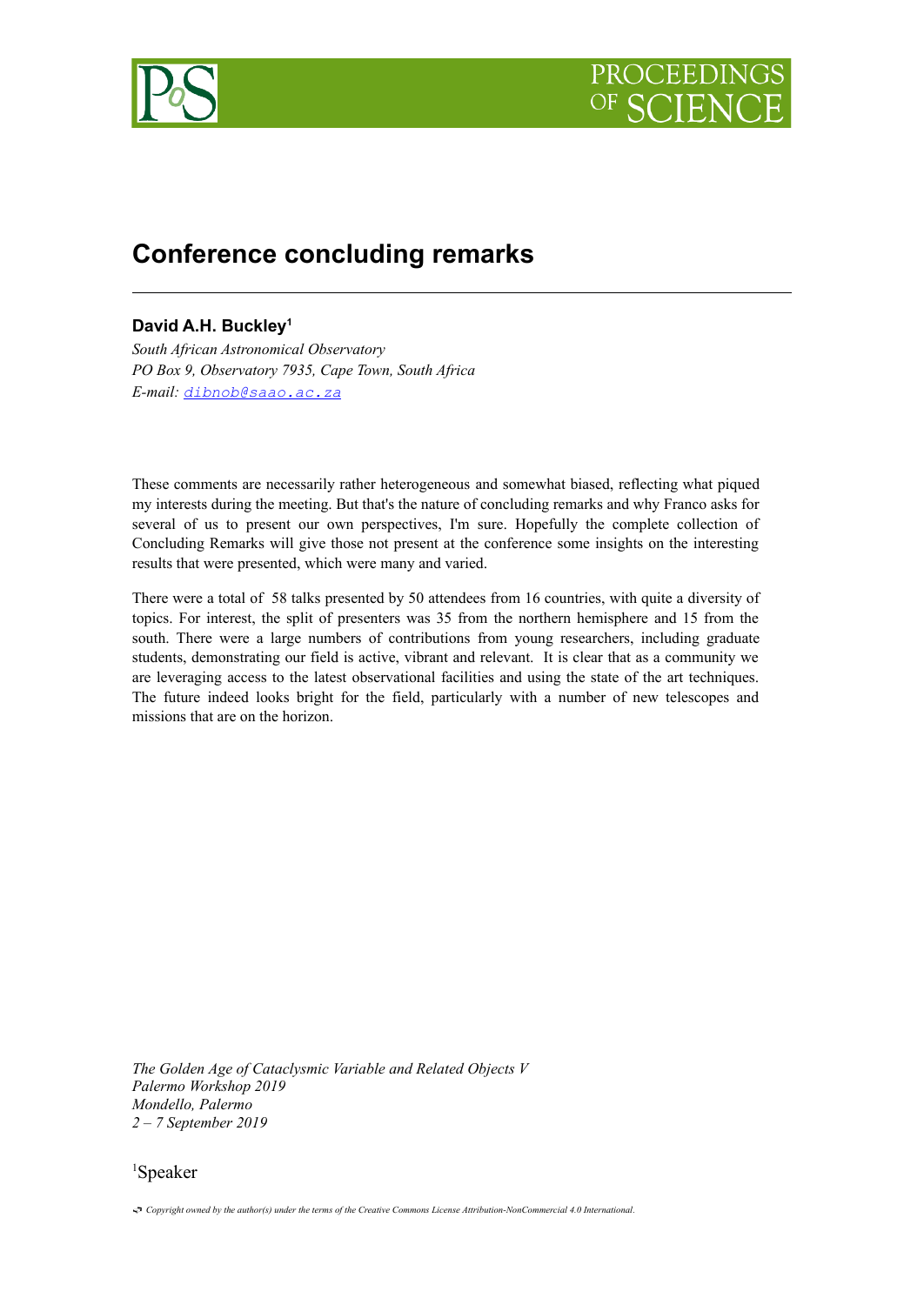### **1. Talk Overviews**

Here I list various talks and for some have added some *wording in italics* in an attempt to highlight the key points. Again, these are personal observations, so apologies for the brevity, possibly missing the point!

Franco GIOVANNELLI The Golden Age of Cataclysmic Variables and Related Objects: Some Critical Comments *Learn to read the book of Nature*

自然とい教科書には 真実がある。 たた。我々は<br>読みを学ば<br>なければならない

| <b>Jesus CORRAL-SANTANA</b>                 | From CVs to X-ray Binaries                                     |  |  |
|---------------------------------------------|----------------------------------------------------------------|--|--|
|                                             | Analogies & Unification (e.g. Scaringi: universality of PDS;   |  |  |
|                                             | rms-flux; revealing case of $V404$ Cyg (wind > mass from disk) |  |  |
| Felipe LAGOS                                | The origin of EL CVn stars: A crucial test for close compact   |  |  |
|                                             | binary formation theories                                      |  |  |
|                                             | unique opportunity to test models of close compact binary      |  |  |
|                                             | formation; predict third body (look)                           |  |  |
| Kenji TANABE                                | Long Orbital-period Dwarf Nova V364 Lib: A possible Blac       |  |  |
|                                             | Hole Binary                                                    |  |  |
|                                             | like $Cyg X-1?$                                                |  |  |
| Marek ABRAMOWICZ                            | Thin, slim and thick accretion disks: classic analytic results |  |  |
|                                             | and most recent GRRMHD simulations                             |  |  |
|                                             | puffy disks & Polish donuts; consequence of $B_D$              |  |  |
| 30                                          | $-23.0$                                                        |  |  |
| 25                                          |                                                                |  |  |
|                                             | $-23.5$                                                        |  |  |
| $\frac{1}{2}$ $\frac{1}{2}$ $\frac{20}{15}$ | $-24.0$                                                        |  |  |
|                                             |                                                                |  |  |
| <sup>22</sup> 10                            | $-24.5$ $\overline{2}$                                         |  |  |
|                                             |                                                                |  |  |
| 10<br>20<br>15                              | $-25.0$<br>25                                                  |  |  |

 $r$   $(GM/c^2)$ 

Noel CASTRO SEGURA V341 Ara: the novalike that has it all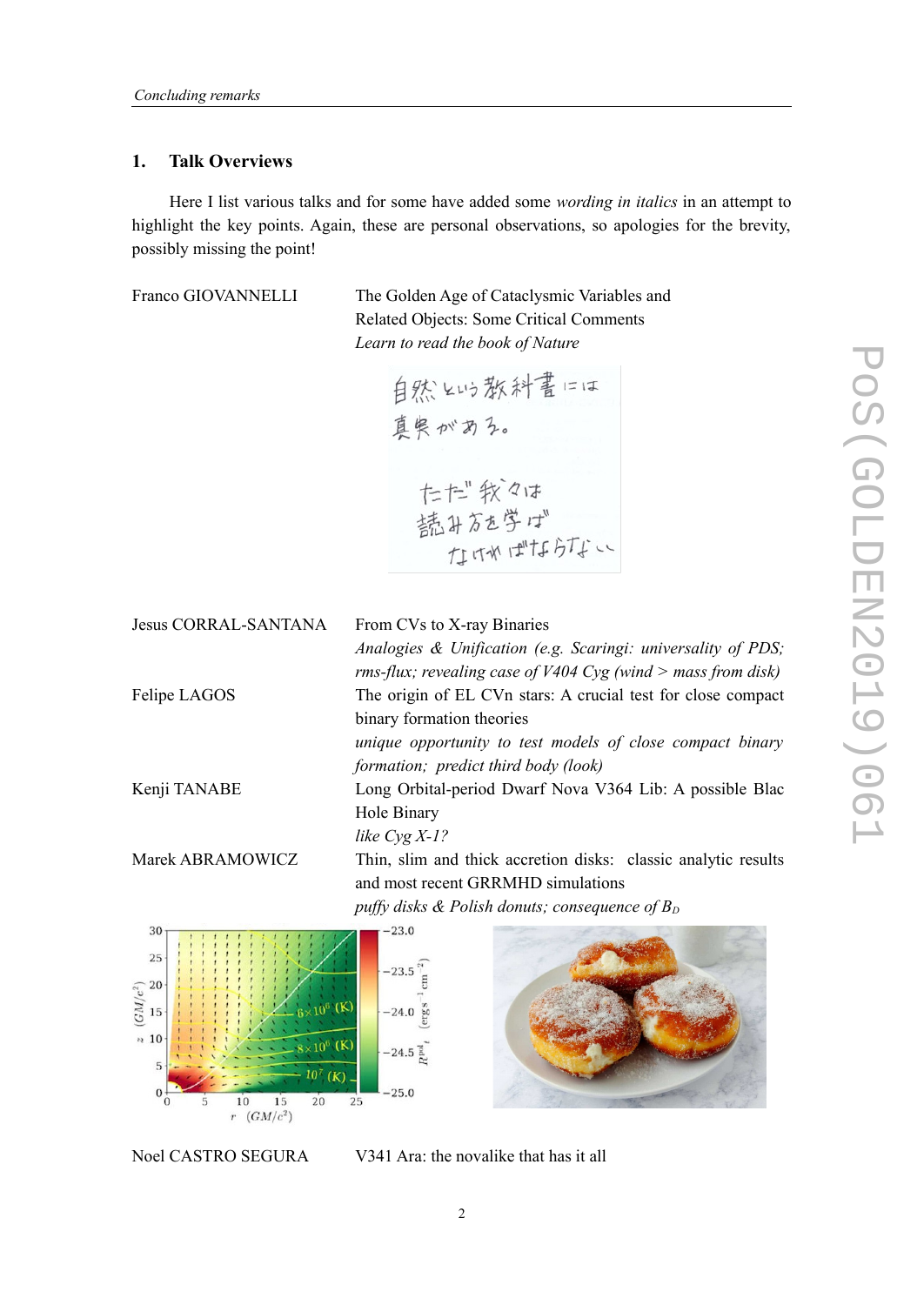*Bow shock; disk wind; also the analogies to XRBs (the "q" diagram of state transitions; see figure below). Nova shell & super-orbital periods.*



The "*q*" diagram of state transitions which Noel showed in his talk, linking CVs with LMXBs (e.g. the recent results by Deanne Coppejans), is a really nice example of important new insights in CVs, I think.





Anna PALA Fundamental properties of Cataclysmic Variables from Gaia DR2 *The first volume limited sample of CVs;*  $\simeq 8000$  *CVs and CV candidates; mean mass <* $M_{WD}$ *>* = 0.83 ± 0.17  $M_{\odot}$ 



Javier ABRIL Identification, Classification and Evolution of CVs with GAIA DR2 Monica ZOROTOVIC CV evolution and the White Dwarf mass problem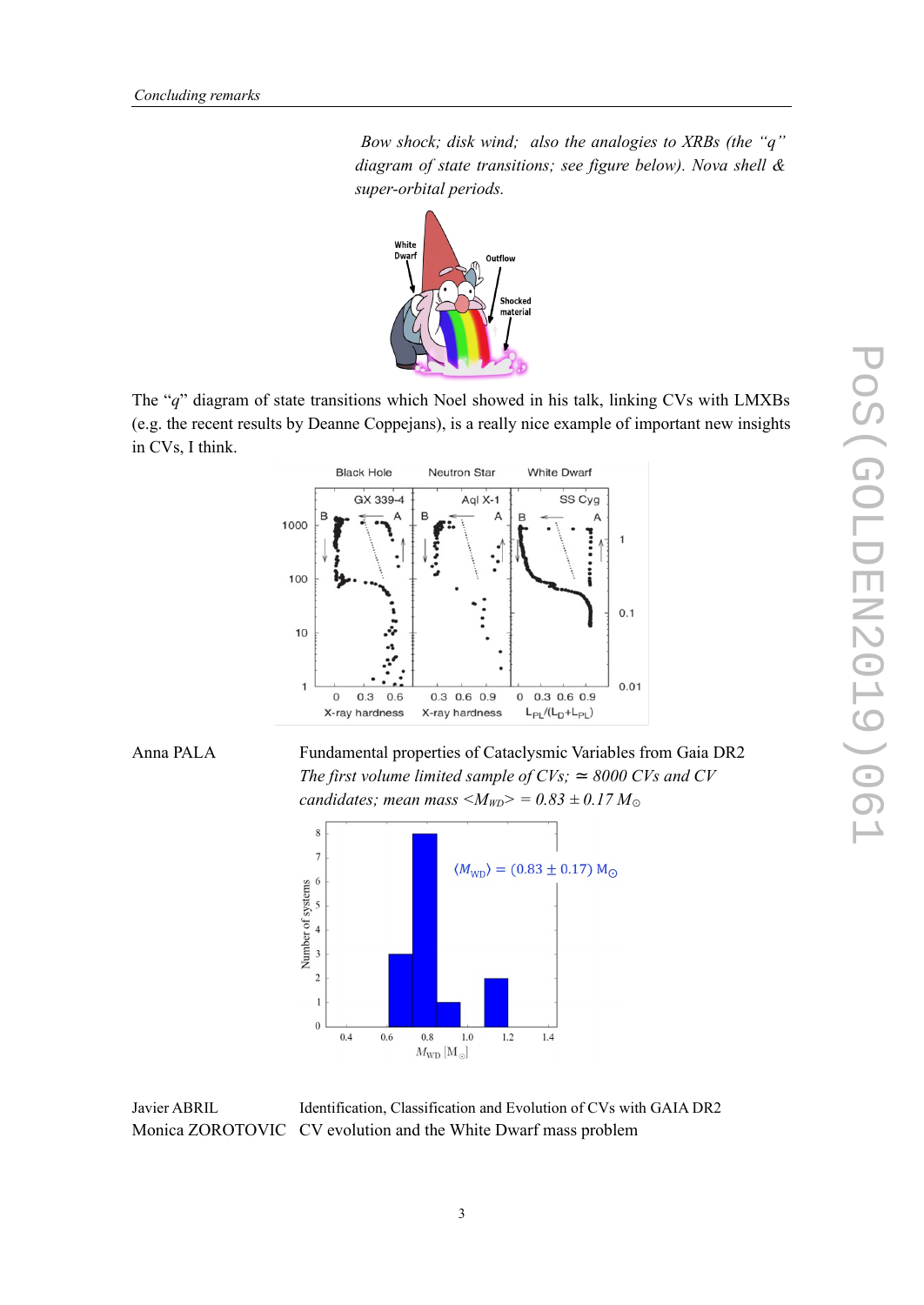*Understanding Period evolution, gap, bounce (lack of post-bouncers); CAML (consequential angular momentum loss) may explain: WD mass distribution; period distribution; CV space density; Pmin, single low mass WDs*



*(Schreiber, Zorotovic & Wignen 2016)*

| Irina VOLOSHINA | Determination of parameters of dwarf nova EX Dra from photometric                    |
|-----------------|--------------------------------------------------------------------------------------|
|                 | observations in different stages of activity                                         |
| Yuuki WADA      | X-ray Views of the Dwarf Nova GK Persei                                              |
|                 | $T_s$ is half that in outburst compared to quiescence (0.85 $\pm$ 0.05 $M_{\odot}$ ) |
| Paula SZKODY    | Finding CVs in the Zwicky Transient Facility (First Year Results)                    |
|                 | High cadence in the galactic plane; many new discoveries                             |

Results from the  $1<sup>st</sup>$  year show  $\sim$  40 candidates/month discovered, resulting in 225 total Cvs/candidates, with 27% previously known and 215 good candidates, including some detached WD binaries.



| Diogo BELLONI     | Properties of Cataclysmic Variables in Globular Clusters                      |
|-------------------|-------------------------------------------------------------------------------|
|                   | Why so few ? Long duty cycles. Dynamics play an important role in             |
|                   | explaining larger fractions of bright CVs observed in core-collapse clusters. |
| Paul MASON        | Accretion onto magnetic CVs – Evidence for Complex Fields                     |
|                   | Unique TESS dataset of CD Ind                                                 |
| David BUCKLEY     | The White Dwarf Pulsar AR Scorpii: Latest News                                |
| Takayuki HAYASHI  | X-ray reflection from WDs in mCVs – Model versus observations                 |
|                   | Ray tracing approach with accretion column; V1223 Sgr case                    |
| Claudia RODRIGUES | Masses and accretion rate for polars and intermediate polars with XMM-        |
|                   | Newton data                                                                   |
|                   | X-ray spectral modelling (brems $+$ cyclotron); masses                        |
|                   |                                                                               |

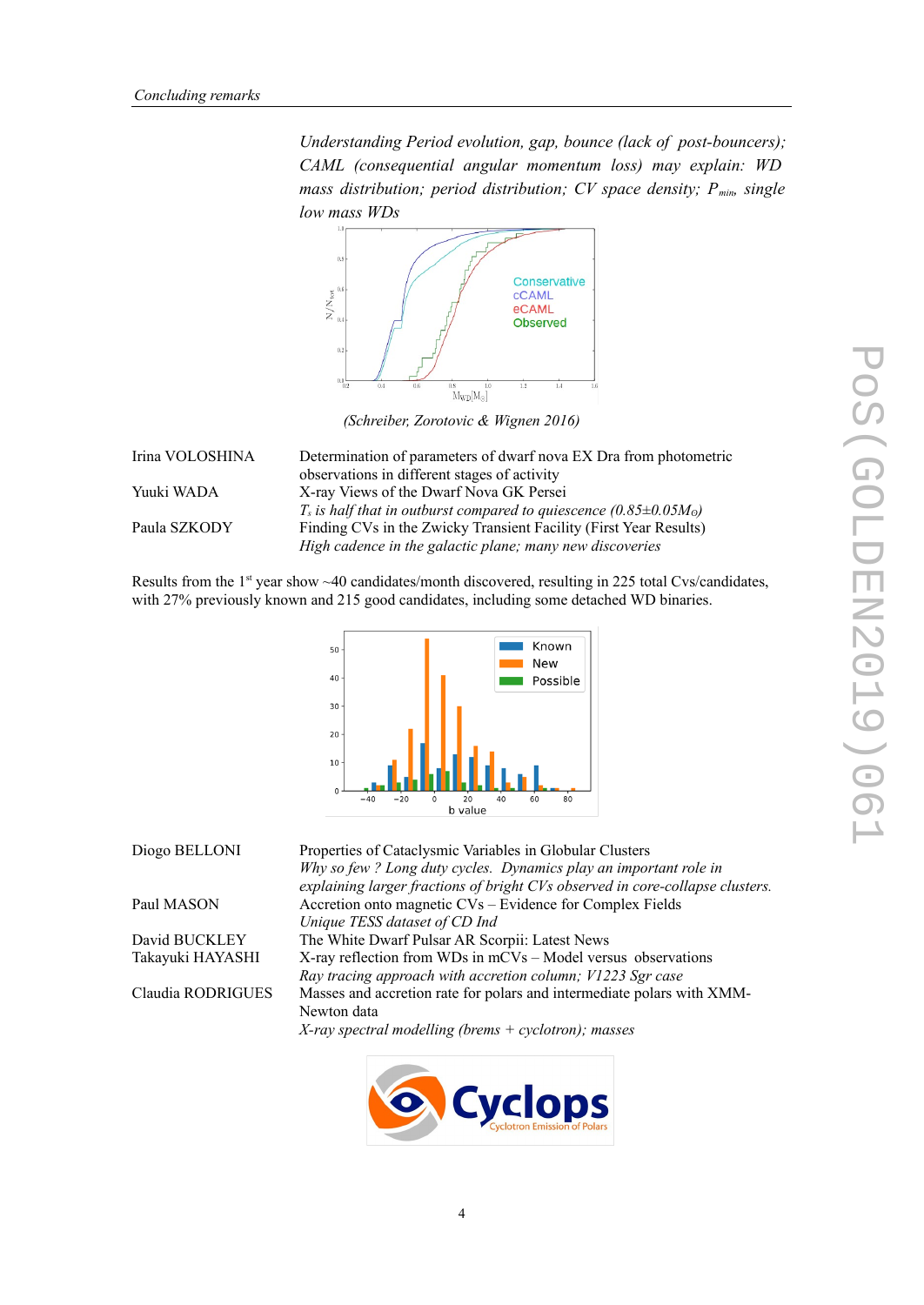Mark KENNEDY The Intermediate Polar FO Aqr - A Short Review S*till "King" of the Intermediate Polars! Showing recent lower accretion states.*



Zwidofhelangani KHANGALE UZ Fornacis: Photometry, Spectroscopy and Spectropolarimetry *Eclipsing Polar. Multiwavelength study (first multi-wavelength observations with MeerKAT radio array); detailed polarimetry*



| Linda SCHMIDTOBREICK  | SW Sextantis stars - A link between Polars and                              |  |  |  |
|-----------------------|-----------------------------------------------------------------------------|--|--|--|
|                       | Intermediate Polars?                                                        |  |  |  |
|                       | Fossil origins or dynamo in CE. Need to explain                             |  |  |  |
|                       | high field single WDs. But no PCEB's are magnetic.                          |  |  |  |
| <b>Kerry PATERSON</b> | The warm DQ white dwarf OW J175358.85-310728.9 - A Short                    |  |  |  |
|                       | Review                                                                      |  |  |  |
|                       | Transitioning to cooler He WD? Rapidly rotating                             |  |  |  |
| Mariko KIMURA         | A Tilted Disk Instability Model for Dwarf Nova Outbursts                    |  |  |  |
|                       | $IW$ And $-\text{type}$ : standstill with damped oscillations $\&$ negative |  |  |  |
|                       | superhump; tilted disc allow stream to penetrate far into disk              |  |  |  |
|                       |                                                                             |  |  |  |
|                       | disk<br>gas stream                                                          |  |  |  |
|                       |                                                                             |  |  |  |
|                       | WD<br>orbital plane<br>secondary                                            |  |  |  |
|                       |                                                                             |  |  |  |

Kerry PATERSON High-speed photometry of faint CVs *Program following up ASASSN, CRTS, SDSS, MASTER; 25 new CVs, 16 new Porb*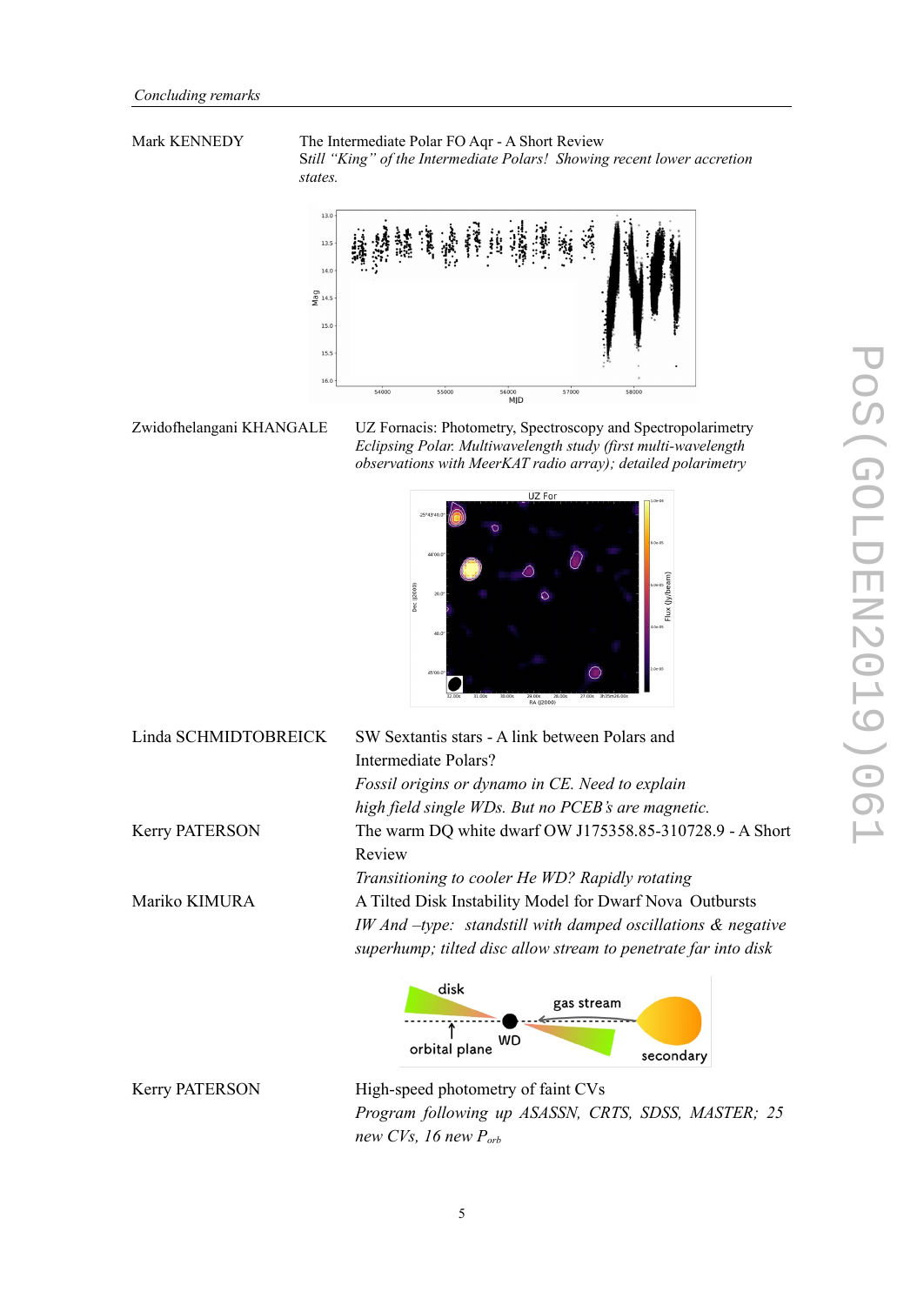| Georgi LATEV   | Photometric (UBVRI) study of selected CVs: Flickering source        |
|----------------|---------------------------------------------------------------------|
|                | parameters                                                          |
|                | Determined flickering spectral shape from UBVRId                    |
| Vladimir LUKIN | CVs light curves interpretation using 3D hydrodynamical simulation: |
|                | V1239Her and PHL1445 experience                                     |



| Alessandro EDEROCLITE | Classical Novae as Cataclysmic Variables                           |
|-----------------------|--------------------------------------------------------------------|
|                       | More to the MMRD relation? Future with SDSS filters,               |
|                       | LSST (too bright at max though), E-ELT                             |
| Rosa POGGIANI         | Galactic and Extragalactic Novae – A Multiwavelength<br>Review     |
|                       | Novae show FeII to He/N evol, though $T$ Pyx (RNe) He/N            |
|                       | > FeII; new types of faint/fast novae (Kasliwal, Shara) not        |
|                       | obeying the MMRD; 10 out of 70 CNe seen in MeV $\gamma$ -rays; old |
|                       | & new novae continue to surprise                                   |
| Akira ARAI            | Spectral Evolution of Novae in the Near-Infrared                   |
| Svetlana BOEVA        | Optical flickering of KR Aur in different States                   |
| Drahomir CHOCHOL      | Classical nova outburst from the dwarf nova V392 Per               |
| Sumner STARRFIELD     | Hydrodynamic simulations of classical novae outbursts              |
|                       | and their evolution to supernova Ia explosions                     |
|                       | CO WDs in CNe grow in mass; could be SN Ia progenitors             |
|                       | via SD scenario. CO and ONe CNe may produce all the 7Li            |
|                       | in the galaxy.                                                     |

Sumner's statement that "Classical and Recurrent Nova Outbursts present us with a number of unsolved problems" was accompanied with this explanatory figure:

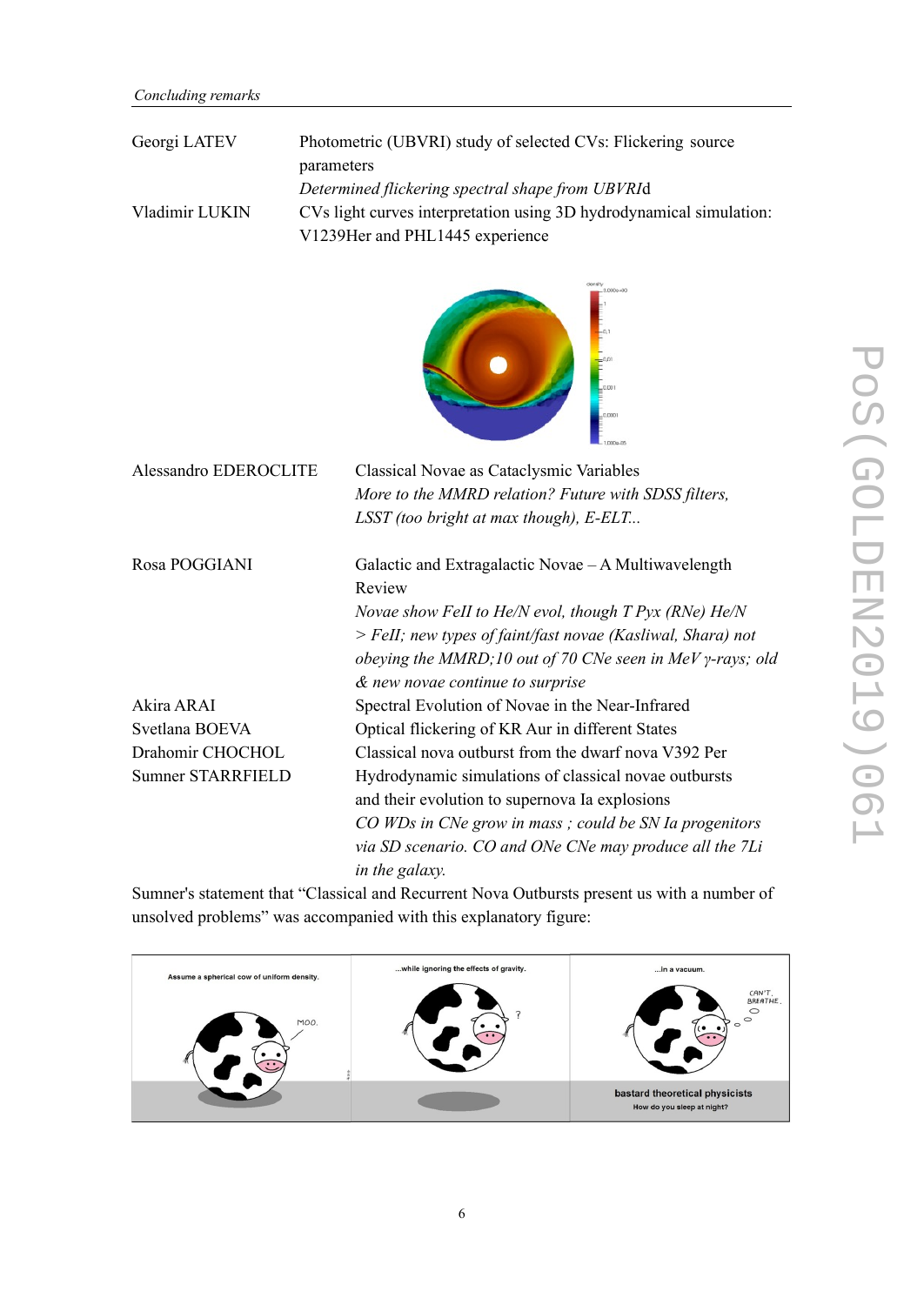There were many talks also devoted to Classical Novae:

| Irma FUENTES MORALES | The orbital periods of old novae                              |
|----------------------|---------------------------------------------------------------|
| Michael SHARA        | Hibernation and the Orbital Period Change of QZ Aur           |
| Michael SHARA        | A 9 month long HST Survey for Novae in M87                    |
|                      | 110 new CNe discovered & high rate $(\sim 1$ /day)            |
| Yoshiharu SHINNAKA   | Spatial Distribution of Nova Ejecta during the Early Phase of |
|                      | Explosion of V339 Del from its high-resolution optical        |
|                      | spectropolarimetry                                            |
| <b>Claus TAPPERT</b> | The long-term behaviour of nova shell Luminosities            |
| Akito TAJITSU        | Explosive lithium production in the classical                 |
|                      | nova V339 Del (Nova Delphini 2013)                            |
| Akito TAJITSU        | The 7Be II Resonance Lines In Two Classical                   |
|                      | Novae V5668 Sgr And V2944 Oph                                 |
| Vojtech SIMON        | Long-Term Observations of the Classical Nova                  |

Also a number of talks on Symbiotic Stars and Recurrent Novae:

| Joanna MIKOLAJEWSKA | An Updated Review of Symbiotic Systems                          |
|---------------------|-----------------------------------------------------------------|
| Denise GONCALVES    | Extragalactic Symbiotic Stars in the RAMSES II Era - A Review   |
| Kenji TANABE        | Balmer Decrement and Outburst of Symbiotic Stars                |
| Tiina LIIMETS       | Nebulosities of the Symbiotic Binary R Aquarii - A Short Review |



Valentin BUJARRABAL The symbiotic system R Aqr: direct imaging of the gravitational effects of the secondary on the stellar wind Jaroslav MERC Yellow symbiotic star AG Draconis in the scope of the New Online Database of Symbiotic Variables Matt DARNLEY Recurrent Novae - A Review

Not surprisingly for a CV meeting, there were also of talks relating to supernovae: Ataru TANIKAWA Progenitor and explosion models of type Ia supernovae Stephania HERNANDEZ Searching for SN Ia progenitors among white dwarf with early type secondary stars

Krystian ILKIEWICZ Wind Roche Lobe Overflow - A mechanism for producing SN Ia from Symbiotic systems

Mass transfer in Mira. HST image (Karovska et el, 2004, 2005)